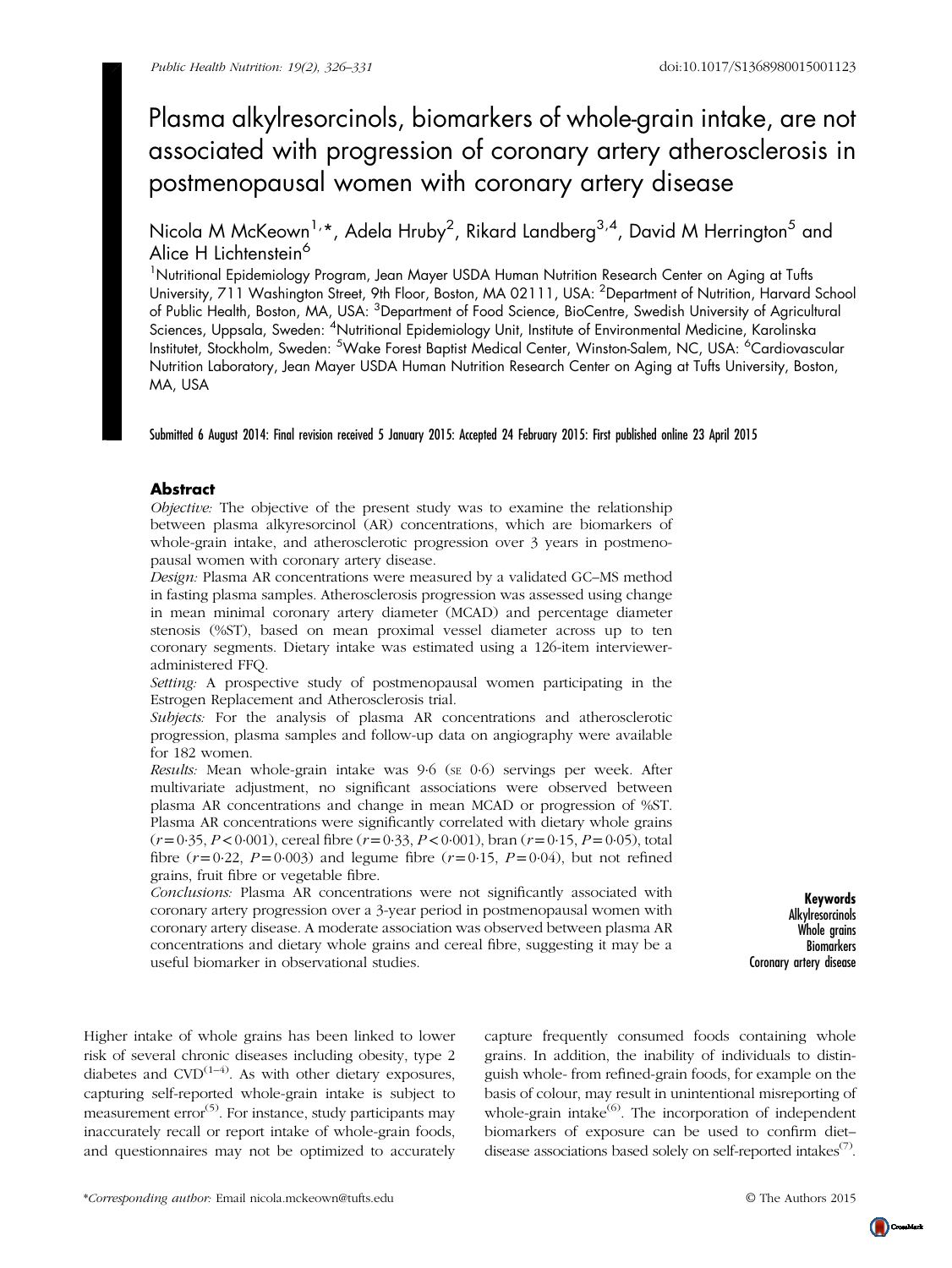Plasma alkyresorcinols (AR), 1,3-dihydroxyl-5-nalkylbenzene derivatives, have been used as a biomarker for whole-grain intake $^{(8-10)}$  $^{(8-10)}$  $^{(8-10)}$  $^{(8-10)}$  $^{(8-10)}$ . In cereal grains, these compounds are found in the cuticula between the outer testa and inner pericarp layer<sup>[\(11](#page-5-0))</sup>. AR are phenolic lipids abundant in whole wheat and rye grains as homologues with odd-numbered hydrocarbon side chains. They also occur to a lesser extent in barley<sup>[\(12](#page-5-0))</sup>. During the refining of grains, the outer AR-containing bran layer is discarded; dramatically decreasing AR concentrations<sup>([13](#page-5-0))</sup>. AR are rapidly absorbed and metabolized by  $man^{(14,15)}$  $man^{(14,15)}$  $man^{(14,15)}$ . The halflife of AR in plasma has been estimated at  $5 h^{(16)}$  $5 h^{(16)}$  $5 h^{(16)}$ . Although they have a short half-life, single plasma AR measures are thought to reflect long-term whole-grain intake in populations with regular and frequent whole-grain wheat and rye intake $^{(17)}$  $^{(17)}$  $^{(17)}$ .

To date, few observational studies have used plasma AR as independent biomarkers of whole-grain intake to confirm observed associations between intake and disease outcomes<sup> $(18-20)$  $(18-20)$  $(18-20)$  $(18-20)$  $(18-20)$ </sup>. The main advantage of using an independent biomarker of food intake to determine diet– disease associations in observational studies is that they are independent of subjective errors in reporting dietary intake $^{(21)}$  $^{(21)}$  $^{(21)}$ . In a sample of postmenopausal women in the Estrogen Replacement and Atherosclerosis trial, we previously reported that progression of coronary atherosclerosis over 3 years was moderately lower in those women who reported consuming higher intakes of cereal fibre and whole-grain foods $(22)$  $(22)$  $(22)$ . Using blood samples from this cohort, the objective of the present study was to determine whether a single determination of plasma AR concentrations was associated with progression of coronary atherosclerosis during the same time period. In addition, we examined whether there was an association between plasma AR concentrations and estimates of dietary intake derived from self-reported FFQ.

#### Experimental methods

#### **Participants**

The present study is an ancillary analysis using data from the Estrogen Replacement and Atherosclerosis trial, a randomized, double-blind, placebo-controlled trial conducted in postmenopausal women with coronary stenosis<sup> $(23)$  $(23)$ </sup>. Briefly, 309 postmenopausal women were enrolled from six US sites (one in Alabama; one in Connecticut; and four in North Carolina). Women were eligible if they were postmenopausal, were not currently receiving hormone replacement therapy, and had one or more epicardial coronary stenoses  $\geq$ 30 % of the luminal diameter. Women were randomly assigned to receive conjugated equine oestrogen (0·625 mg), conjugated equine oestrogen (0·625 mg) plus medroxyprogesterone acetate (2·5 mg) or placebo. Neither treatment had a significant effect on the progression of coronary atherosclerosis $^{(23)}$  $^{(23)}$  $^{(23)}$ .

At baseline (1995–1996), women completed questionnaires about their health status, medical history, physical activity and cardiovascular risk factors, as described elsewhere<sup> $(23)$  $(23)$ </sup>. Of the 309 women enrolled in the trial, baseline blood samples for the determination of plasma AR were available for 215 participants. For analyses of plasma AR with progression of coronary artery disease (CAD), we excluded women missing the follow-up angiographic measure  $(n 33)$ , for a sample size of 182 women. For correlations of plasma AR and dietary intake, we excluded women with missing or invalid baseline dietary data (n 25) for a sample size of 190 women. In order to maximize power, we did not restrict the data set for this analysis to women who also had data on CAD progression, as this would have reduced our

The Institutional Review Board at Tufts Medical Center approved the present ancillary study, which utilized previously collected data from the Estrogen Replacement and Atherosclerosis trial.

#### Assessment of dietary intake

sample size to 168 women.

Habitual dietary and nutrient intake during the previous year was assessed prior to treatment at baseline with an interviewer-administered, 126-item FFQ as described elsewhere<sup> $(24)$  $(24)$ </sup>. Dietary information was considered valid if reported energy intake was  $\geq$ 2.51 MJ/d (600 kcal/d) and <6·74 MJ/d (4000 kcal/d). The FFQ included questions regarding the consumption of whole-grain foods such as cooked and cold breakfast cereals, dark bread, brown rice, popcorn and other grains (e.g. bulgur, kasha and couscous), as well as brand and type of cold breakfast cereal usually eaten. Breakfast cereal intake was subdivided into whole and refined grain as previously reported<sup> $(2,25)$  $(2,25)$  $(2,25)$ </sup>. In addition, the contribution of total dietary fibre was calculated for food sources (e.g. fibre from cereal). Prior data using the FFQ indicated that daily intakes of cold and hot breakfast cereals estimated from FFQ and diet records were highly correlated  $(r\geq 0.70)^{(26,27)}$  $(r\geq 0.70)^{(26,27)}$  $(r\geq 0.70)^{(26,27)}$ . The correlation coefficient for other sources of whole grains ranged between 0·37 for dark bread and  $0.79$  for popcorn<sup> $(27)$  $(27)$  $(27)$ </sup>.

#### Blood alkylresorcinol measures

The homologues of AR analysed included C17:0, C19:0, C21:0, C23:0 and C25:0; and the sum of these was used to determine the total AR concentrations. Baseline samples obtained prior to treatment were analysed by a GC–MS method in single ion monitoring mode as described previously<sup>([28\)](#page-5-0)</sup>. Samples were analysed randomly in ten batches along with four quality control samples per batch. Intra- and inter-assay CV were <15 % for total AR.

#### Covariate assessment

Potential confounding factors included age (years, continuous), race (white v. other), BMI (kg/m<sup>2</sup>, continuous), oestrogen treatment arm (placebo v. oestrogen/oestrogen + progesterone), study site (four categories), follow-up time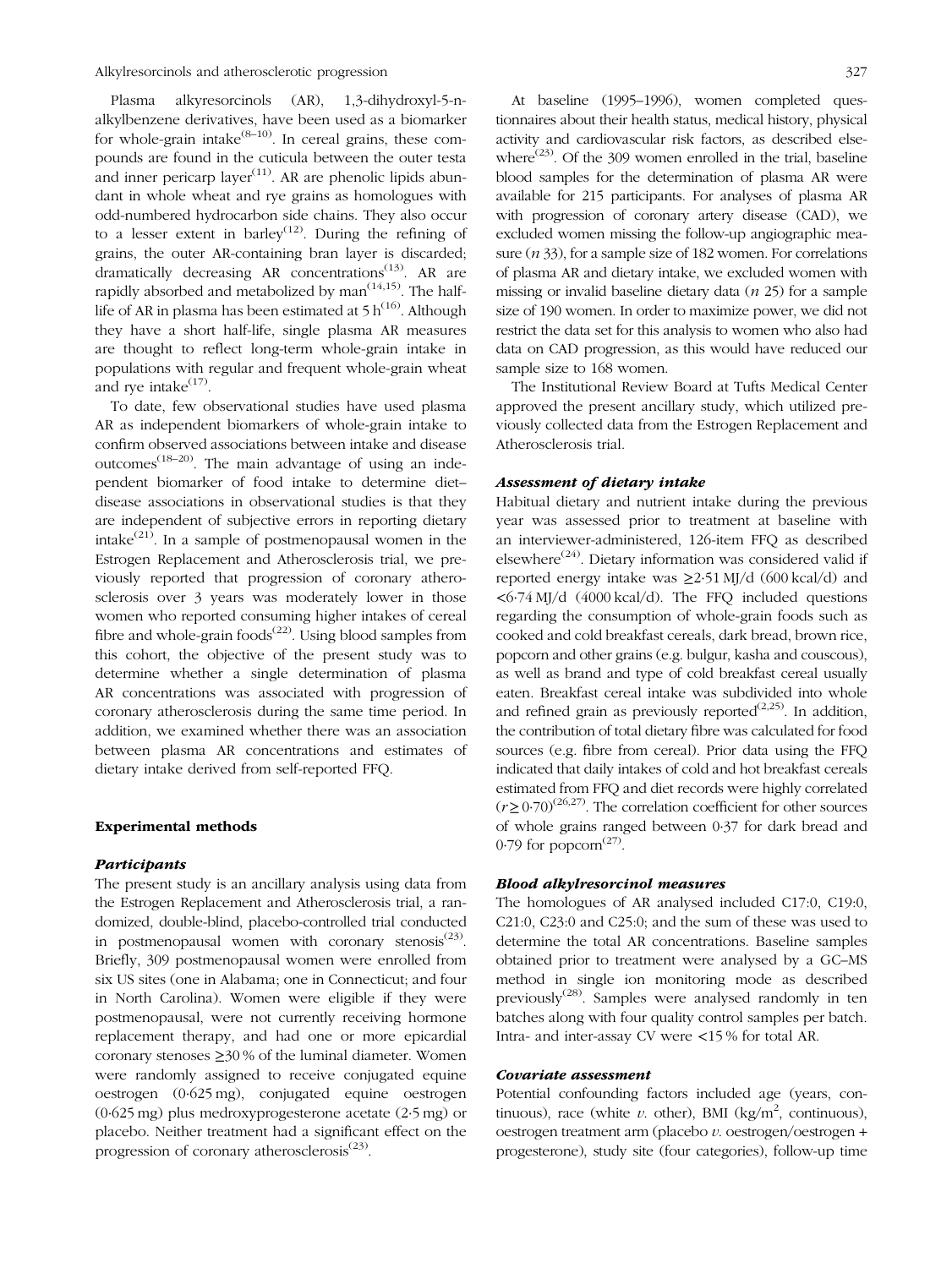(years, continuous), current smoking status (yes  $v$ . no), physical activity (MET/week, continuous; where MET is metabolic-equivalent task-hours), educational level (three categories), lipid-lowering medication (yes  $v$ . no), coronary artery bypass grafting (CABG; yes  $v$ , no), percutaneous transluminal coronary angioplasty (PTCA; yes  $v$ . no) and systolic blood pressure (mmHg, continuous).

#### Outcome measures

As previously described<sup>[\(22](#page-5-0),[23](#page-5-0),[29\)](#page-5-0)</sup>, quantitative coronary angiography was determined using standardized methods to measure the luminal diameters of up to ten proximal epicardial segments (mean: 9·6 segments per women) and the degree of stenosis as a percentage of the reference diameter at baseline and after 3.2 (sp 0.6) years in 248 postmenopausal women. Mean follow-up time in the present sample  $(n 182)$  was  $3.1$  (sp  $0.7$ ) years. Review and analyses of the paired films were performed by using a previously validated system of cine projectors (SME-3500; Sony, Park Ridge, NJ, USA) and software (OCAPlus; Sanders Data Systems, Palo Alto, CA, USA), as previously described<sup> $(23)$  $(23)$ </sup>. Operators were blinded to the temporal sequence of the films.

#### Statistical analyses

Normality of continuous variables was checked; to reduce skewness, a natural logarithmic transformation was applied to plasma AR. Age-adjusted means or age-adjusted geometric means were calculated for lifestyle and dietary characteristics; dietary characteristics were also adjusted for total energy intake. The associations of plasma AR with changes in mean minimal coronary artery diameter (MCAD) and mean percentage diameter stenosis (%ST) were tested using mixed-model ANCOVA. The potential confounders controlled for in our basic model included age, oestrogen treatment arm, race, BMI, clinic, follow-up time and the baseline outcome measure. Additional models were further adjusted for current smoking, physical activity, education levels, lipid-lowering medication use, CABG, PTCA and systolic blood pressure. In a sensitivity analysis, we excluded segments of the coronary artery totally occluded at baseline (defined as a baseline MCAD < 0.1 mm or baseline stenosis  $\geq$ 99%, *n* 31 segments in twenty-six individuals). To confirm that plasma AR are a biomarker of whole-grain intake in this population, partial Spearman rank-order correlation coefficients were calculated for plasma AR and whole- and refined-grain intakes, as well as various sources of fibre, adjusted for total energy intake. Further adjustment of correlations for age and BMI did not affect the correlations (data not shown).

Values are reported as means with their standard errors, unless otherwise noted. The significance level was set as a two-tailed  $P$  value <0.05. Statistical analyses were conducted using the statistical software package SAS version 9·3.

#### Results

The age-adjusted baseline participant characteristics are presented in Table 1. The mean age was  $65.0$  (se  $0.5$ ) years and mean BMI was 29.6 (se 0.4) kg/m<sup>2</sup>. In this sample, 85 % were Caucasian, 24 % were taking anti-hypertensive medication, 29 % were classified as having diabetes, and 33 % were taking lipid-lowering medication. Mean baseline whole-grain intake in the subset of women with dietary data  $(n 190)$  was 9.6 (se 0.6 servings) per week, in contrast with refined-grain intake of  $16·0$  (se  $0·6$ ) servings per week. Geometric mean plasma AR concentration was 18·0 nmol/l. The distribution of plasma AR was skewed, and the 25th, 50th and 75th percentiles of plasma AR were 10·8, 16·1 and 25·3 nmol/l, respectively.

Estimated progression of coronary atherosclerosis per 50 % increment in total plasma AR concentrations is shown in [Table 2.](#page-3-0) No significant association was observed for change in MCAD or %ST ( $P=0.61$  and  $P=0.59$ , respectively) after adjustment for age, oestrogen treatment arm, race,

Table 1 Baseline characteristics<sup>\*</sup> of the study participants: postmenopausal women (n 190), Estrogen Replacement and Atherosclerosis trial, USA

|                                    | Mean     | <b>SE</b>   |
|------------------------------------|----------|-------------|
| General characteristics            |          |             |
| Age (years)                        | 65.0     | 0.5         |
| Race (% white)                     | 85       | 3           |
| BMI $(kg/m^2)$                     | 29.6     | 0.4         |
| Education (% high school or more)  | 60       | 4           |
| Current cigarette smoker (%)       | 19       |             |
| Anti-hypertensive medication (%)   | 24       | 3<br>3<br>3 |
| Diabetes (%)                       | 29       |             |
| Lipid-lowering medication (%)      | 33       | 4           |
| Physical activity level (MET/week) | 1.13     | 0.01        |
| Dietary characteristics†           |          |             |
| Energy (kJ/d)                      | 6929     | 188         |
| Energy (kcal/d)                    | 1656     | 45          |
| Protein (g/d)                      | $68 - 7$ | $1-1$       |
| Protein (%E)                       | $16-8$   | 0.3         |
| Saturated fat (g/d)                | $16-5$   | 0.4         |
| Saturated fat (%E)                 | 9.1      | 0.2         |
| Monounsaturated fat (g/d)          | 17.9     | 0.4         |
| Monounsaturated fat (%E)           | 9.8      | 0.2         |
| Polyunsaturated fat (g/d)          | $10-4$   | 0.2         |
| Polyunsaturated fat (%E)           | $5-7$    | 0.1         |
| Carbohydrate (g/d)                 | 241.6    | 2.7         |
| Carbohydrate (%E)                  | $58-1$   | 0.6         |
| Alcohol (g/d)                      | 0.8      | 0.2         |
| Dietary fibre (g/d)                | 20.9     | 0.5         |
| Cereal fibre (g/d)                 | 5.5      | 0.2         |
| Fruit (servings/week)              | 14.0     | 0.7         |
| Vegetables (servings/week)         | $26 - 7$ | 0.9         |
| Whole grains (servings/week)       | 9.6      | 0.6         |
| Refined grains (servings/week)     | $16 - 0$ | 0.6         |
| Bran $(g/d)$                       | 1.3      | 0.1         |
| Biomarker                          |          |             |
| Plasma AR (nmol/l)‡                | 18.0     | 1.0         |
|                                    |          |             |

MET, metabolic-equivalent task-hours; %E, percentage of energy intake; AR, alkylresorcinols.

\*Data are presented as means or percentages with their standard errors; all characteristics, except age, are age-adjusted.

†Foods and nutrient characteristics, except energy, are also adjusted for energy.

‡Geometric mean with its standard error.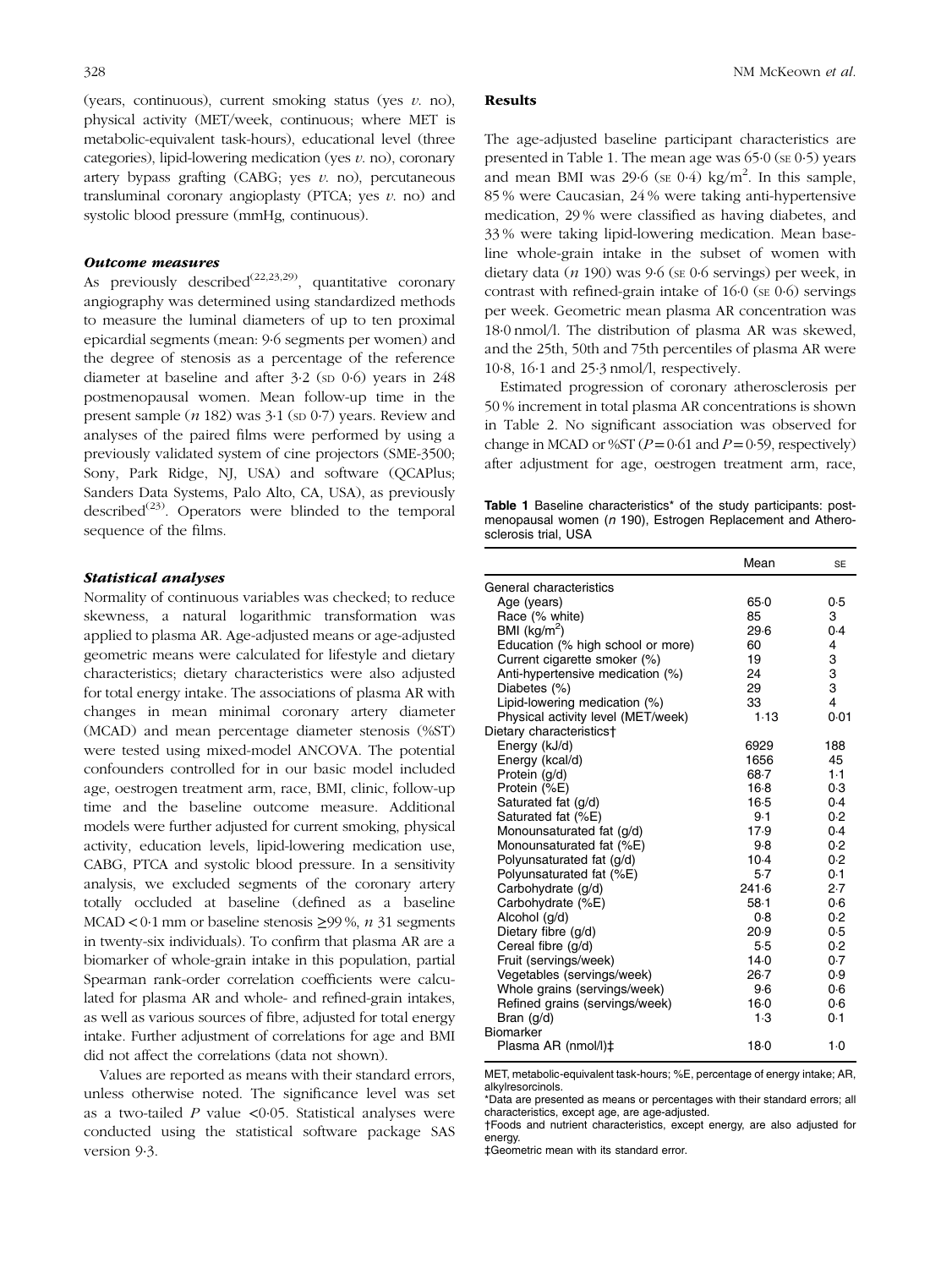<span id="page-3-0"></span>Table 2 Estimated progression of coronary atherosclerosis, as change in MCAD or %ST, per 50% increment in total plasma AR among postmenopausal women (n 182), Estrogen Replacement and Atherosclerosis trial, USA

|                      |                        | Effect on outcome per 50 % increment in total plasma AR |              |                    |                              |              |  |
|----------------------|------------------------|---------------------------------------------------------|--------------|--------------------|------------------------------|--------------|--|
|                      | Change in mean MCAD    |                                                         |              | Change in mean %ST |                              |              |  |
|                      | Estimate               | 95 % CI                                                 | P value      | Estimate           | 95 % CI                      | P value      |  |
| Model 1*<br>Model 2+ | $-0.0035$<br>$-0.0021$ | $-0.0171, 0.0101$<br>$-0.0161$ . $0.0118$               | 0.61<br>0.76 | 0.14<br>0.09       | $-0.36, 0.64$<br>$-0.42.061$ | 0.59<br>0.73 |  |

MCAD, minimum coronary artery diameter; %ST, percentage diameter stenosis; AR, alkylresorcinols.

\*Adjusted for age, race, BMI, treatment group, follow-up years, clinic and the corresponding baseline measure.

†Adjusted as for model 1, plus current smoking, physical activity and education level.

Table 3 Partial Spearman correlations  $(r)$  and  $P$  value between energy-adjusted grain and fibre intakes and plasma AR among postmenopausal women (n 190), Estrogen Replacement and Atherosclerosis trial, USA

|                                | <b>Total AR</b> | P value |
|--------------------------------|-----------------|---------|
| Refined grains (servings/week) | $-0.06$         | 0.45    |
| Whole grains (servings/week)   | 0.35            | < 0.001 |
| Total fibre (g/d)              | 0.22            | 0.003   |
| Bran $(q/d)$                   | 0.15            | 0.05    |
| Cereal fibre (q/d)             | 0.33            | < 0.001 |
| Cruciferous fibre (q/d)        | 0.03            | 0.68    |
| Fruit fibre $(q/d)$            | 0.07            | 0.35    |
| Vegetable fibre (g/d)          | 0.08            | 0.27    |
| Legume fibre (g/d)             | 0.15            | 0.04    |

AR, alkylresorcinols.

BMI, clinic, follow-up time and the respective baseline outcome measure (model 1). Further adjustments for lifestyle factors (model 2) did not change these observations. In addition, further adjustment for lipid-lowering medication, CABG, PTCA or systolic blood pressure also did not change these observations. Using the median cut point for plasma AR (16·1 nmol/l), no significant difference in change in mean MCAD was observed in those with higher plasma AR (median 25·3 nmol/l) compared with lower plasma AR concentrations (median 10·8 nmol/l; −0·06 (SE 0·02) v. −0·08 (se  $0.02$  mm), P trend =  $0.43$ ) in any model (data not shown). Using the median cut point, plasma AR concentrations were not significantly associated with mean progression of %ST  $(2.31 \text{ (se } 0.82) v. 3.63 \text{ (se } 0.82) \text{ mm})$ in high and low plasma AR categories, respectively, P trend=0.14). Sensitivity analyses excluding occluded segments did not substantively alter any results.

A significant correlation was observed between plasma AR concentrations and weekly servings of whole grains  $(r=0.35, P<0.001)$  and cereal fibre  $(r=0.33, P<0.001)$ . A weaker correlation was observed with total fibre  $(r=0.22, P=0.003)$ , total bran  $(r=0.15, P=0.05)$  and legume fibre  $(r=0.15, P=0.04;$  Table 3). In contrast, there was no significant correlation between AR and weekly servings of refined grains, fruit fibre or vegetable fibre. Further adjustment for age and BMI did not substantively alter our results (data not shown).

#### Discussion

In nutritional epidemiology, a common application of plasma biomarker concentrations is to verify estimation of diet–disease risk associations<sup>([30\)](#page-5-0)</sup>. In this cohort of postmenopausal women with CAD, plasma AR concentrations, a biomarker of whole-grain intake, were not significantly associated with lesion progression during a 3-year period. These findings are in contrast to prior work that reported higher intakes of whole-grain foods and cereal fibre were moderately associated with less progression of coronary atherosclerosis in the same sample of women $(22)$  $(22)$ . Of note, the association with whole grains in the above-mentioned study<sup>[\(22](#page-5-0))</sup> was slightly attenuated after adjustment for other aspects of diet, suggesting perhaps that dietary patterns associated with whole-grain intake, rather than wholegrain intake per se, were associated with less atherosclerotic progression. In contrast, whole-grain intake was inversely associated with several markers of atherosclerosis progression, independent of a healthy dietary pattern, in a multiethnic cohort of middle-aged adults<sup> $(31)$  $(31)$ </sup>. The reason for these discrepancies is not clear. We cannot rule out the possibility in the current study that misclassification of exposure attenuated the association between plasma AR concentrations and the progression of coronary atherosclerosis.

Observational studies in free-living adults have only recently begun to include measures of plasma AR concentrations as independent biomarkers for assessing whole-grain exposure<sup>([18](#page-5-0)–[20,32](#page-5-0))</sup>. In a small sample of 241 older community-dwelling adults, plasma AR concentrations were inversely associated with  $BMI<sup>(20)</sup>$  $BMI<sup>(20)</sup>$  $BMI<sup>(20)</sup>$ , confirming a previously observed inverse relationship between whole-grain intake and  $BMI^{(33)}$  $BMI^{(33)}$  $BMI^{(33)}$ . In a nested case–control study<sup>([19](#page-5-0))</sup>, higher plasma total AR concentrations were negatively associated with incidences of distal colon cancer but not with overall color-ectal cancer, proximal colon cancer or rectal cancer<sup>[\(32\)](#page-5-0)</sup>. In this sample of postmenopausal women, the median plasma AR was low (16 nmol/l), reflective of the low self-reported daily whole-grain intake (average intake ≈1·4 serving/d), and the range was relatively narrow<sup>[\(22\)](#page-5-0)</sup>. The narrow range may have limited our ability to detect an association between AR and atherosclerotic progression, were there to be one. The data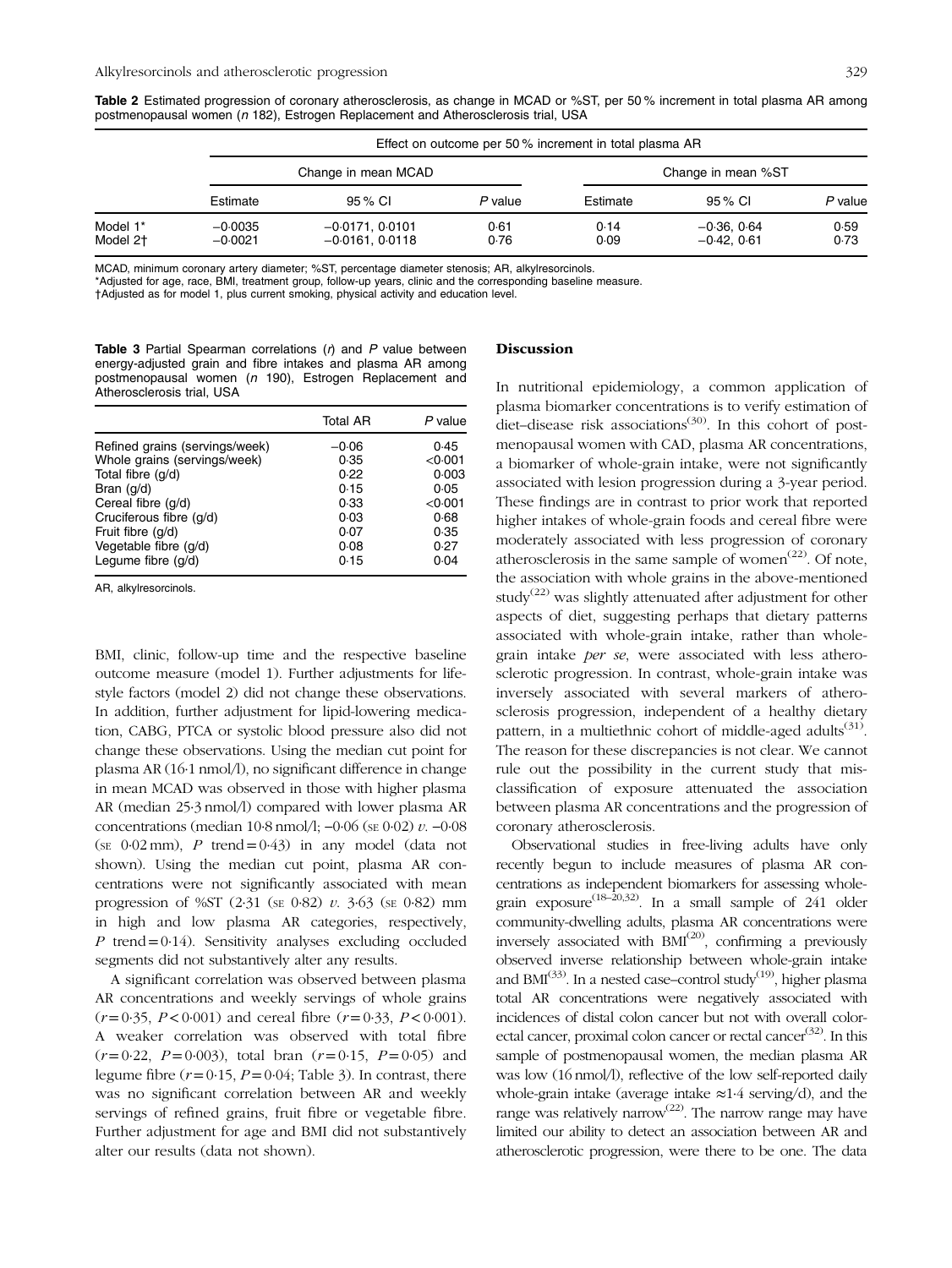reflect whole-grain intakes in a subgroup of women and document that these intakes are low relative to both recommendations at the time the samples were collected and current recommendations. This median plasma AR concentration observed is similar to that reported for participants in the intervention arm of a metabolic study who were provided with a control diet devoid of whole grains, and that reported for older men and women living in the  $USA^{(20,34)}$  $USA^{(20,34)}$  $USA^{(20,34)}$ . In comparison to European cohorts, these AR concentrations are low, confirming low intake of whole-grain wheat<sup>[\(10,12,35](#page-5-0),[36](#page-5-0))</sup>.

Although the correlations between the single fasting plasma AR concentrations and self-reported intake of whole grains and cereal fibre were moderate  $(r = 0.33-$ 0·35), the weaker or non-significant associations between plasma AR and the other dietary fibres confirms the specificity of AR as a biomarker of whole grains. The magnitude of this correlation is fairly consistent with other studies that have correlated whole-grain intake estimated from FFQ with plasma AR concentrations<sup> $(9,20,37,38)$  $(9,20,37,38)$  $(9,20,37,38)$  $(9,20,37,38)$ </sup>. Factors that can affect the relationship between whole-grain intake estimated with an FFQ and plasma AR concentrations may include intra-individual variation in AR concentrations inherent to a short-half life, irregular and low whole-grain intake, and inter-individual AR variation in AR metabolism as recently demonstrated by monitoring urinary AR metabolite excretion<sup> $(39)$  $(39)$ </sup>. Because of these potential limitations, multiple measures of fasting AR may be required to capture an individual's representative whole-grain intake.

The current work has some limitations. Plasma AR is only reflective of wheat and rye; thus, intakes of popcorn and brown rice, which are also whole grains, particularly in the USA, are not reflected by this biomarker. Further, data on whole-grain intake at follow-up was not available for this analysis and diet may have changed over this time period. While we adjusted for interim procedures such as CABG and PTCA, we did not have information on and, thus, did not adjust for potential changes in usage of medications. In addition, it is possible that sample handling or duration of storage for the blood samples (approx. 20 years) may have influenced the AR concentrations. However, inherent to the molecular structure of AR and on the basis of an ongoing stability study (R Landberg, personal communication), this is unlikely. It is possible that given the short half-life of the intact AR (approx. 5 h), plasma AR concentrations are suitable as a biomarker only in populations with stable and frequent whole-wheat (or whole-rye) intake, where these biomarkers would be useful in distinguishing non-consumers from high consumers<sup> $(9,15)$  $(9,15)$  $(9,15)$ </sup>.

In contrast to our a priori hypothesis, plasma AR concentrations were not significantly associated with atherosclerotic lesion progression over a 3-year period in postmenopausal women with CAD. Further studies using this biomarker should be undertaken in populations where there is a wider range of whole-grain intake and in conjunction with traditional dietary assessment methods that capture long-term intake.

## <span id="page-4-0"></span>330 NM McKeown et al.

#### Acknowledgements

Acknowledgements: The authors thank Georgia Saylor for data management and Karthik Balekudru Vishwanath for measurements of AR in plasma samples. Financial support: This work was supported by the National Heart, Lung, and Blood Institute (grant number U01 HL-45488). General Mills Bell Institute of Health and Nutrition provided funding to support the analysis of AR in plasma samples. *Conflict of interest*: N.M.M. is supported, in part, by a grant from the General Mills Bell Institute of Health and Nutrition. The other authors declare no conflicts of interest. Authorship: The authors' responsibilities were as follows: A.H. conducted the statistical analyses; N.M.M. drafted the manuscript; D.M.H. contributed to the data collection and preparation of the data for analyses; A.H.L. contributed to interpretation of data and review of the manuscript; R.L. supervised the plasma AR analysis and interpretation of data. All authors designed the project, prepared the statistical strategies and discussion materials, and participated in editing the manuscript. Ethics of human subject participation: The Estrogen Replacement and Atherosclerosis study protocol was approved by the Institutional Review Board at participating sites, and the present study by the Institutional Review Board at Tufts Medical Center.

#### References

- 1. McKeown NM, Hruby A, Saltzman E et al. (2012) Weighing in on whole grains: a review of evidence linking whole grains to body weight. Cereal Foods World 57, 20–27.
- 2. Jacobs DR Jr, Meyer KA, Kushi LH et al. (1998) Whole-grain intake may reduce the risk of ischemic heart disease death in postmenopausal women: the Iowa Women's Health Study. Am J Clin Nutr 68, 248–257.
- 3. Ye EQ, Chacko SA, Chou EL et al. (2012) Greater whole-grain intake is associated with lower risk of type 2 diabetes, cardiovascular disease, and weight gain. *J Nutr* 142, 1304-1313.
- Mellen PB, Walsh TF & Herrington DM (2008) Whole grain intake and cardiovascular disease: a meta-analysis. Nutr Metab Cardiovasc Dis 18, 283–290.
- 5. Keogh RH & White IR (2014) A toolkit for measurement error correction, with a focus on nutritional epidemiology. Stat Med 33, 2137-2155.
- 6. Mozaffarian RS, Lee RM, Kennedy MA et al. (2013) Identifying whole grain foods: a comparison of different approaches for selecting more healthful whole grain products. Public Health Nutr **16**, 2255-2264.
- Freedman LS, Kipnis V, Schatzkin A et al. (2010) Can we use biomarkers in combination with self-reports to strengthen the analysis of nutritional epidemiologic studies? Epidemiol Perspect Innov 7, 2.
- 8. Kristensen M, Toubro S, Jensen MG et al. (2012) Whole grain compared with refined wheat decreases the percentage of body fat following a 12-week, energy-restricted dietary intervention in postmenopausal women. *J Nutr* 142, 710–716.
- 9. Ross AB, Bourgeois A, Macharia HN et al. (2012) Plasma alkylresorcinols as a biomarker of whole-grain food consumption in a large population: results from the WHOLEheart Intervention Study. Am J Clin Nutr 95, 204-211.